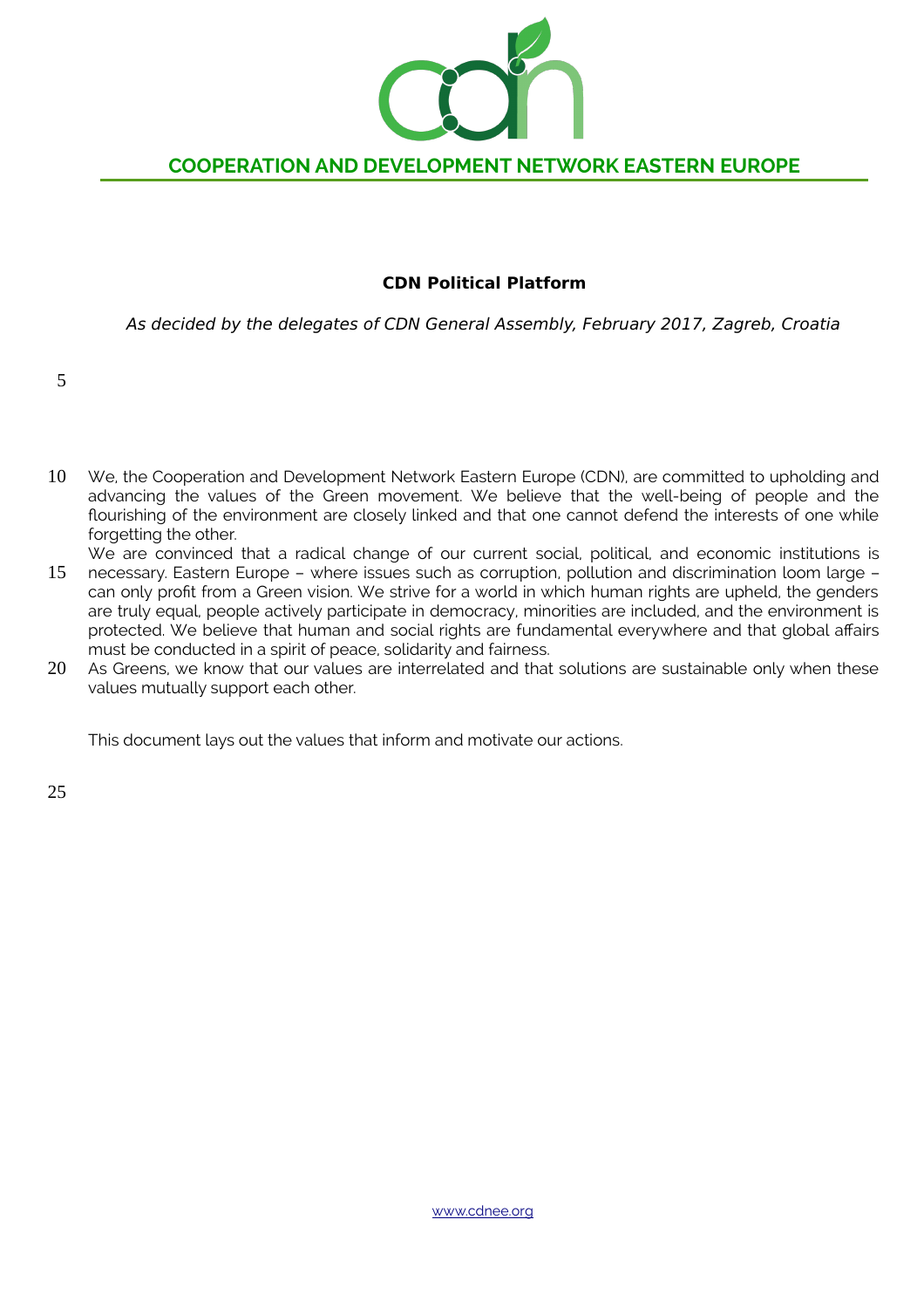

#### **1 Democracy** 30

35

50

We believe in democracy as one of the cornerstones of a free and just society. Democracy includes more than just elections – a strong and fair institutional framework, free and diverse media, human rights, and economic and social equality are all crucial. It is especially important that our political structures are inclusive and give a voice to minorities and the disenfranchised. We strive for a democracy that enables and encourages active participation in the shaping of our common future.

### **1.1 Democracy**

We believe in democracy as the fairest way of governance. But for democracy to fulfil this promise all citizens must have equal rights and the capacity to be involved in decision-making processes. Election systems must be representative and inclusive in order to give a voice to the disenfranchised and to avoid

the unjust accumulation of power. We support self-governance at the grass-root level as the most nondiscriminatory and just manifestation of democratic governance. We believe in self-determination as all people's right to pursue their political status or cultural development without external interference. We stand for actively engaged civil society as an integral part of democracy. An appropriate environment 40

for a sustainable and well-functioning civil society is of utmost importance for the development and stability of democratic practices. Voluntary action and active citizenship is an important tool to strengthen democracy. 45

We demand:

- democratic governance in all social and political institutions;
- the implementation of grass-root methods on all levels of governance;
- that community activism and human solidarity be encouraged by the legislative framework;
- the recognition and validation of voluntary work by employers and educational institutions;
- the guarantee of youth participation in institutional politics;
- that the voting age is lowered to at least 16.

#### **1.2. Human rights and the rule of law** 55

We believe that human rights are universal. A democratic society must ensure the protection of individual liberties, human rights and the rights of minorities. Freedom of expression and speech must always be respected. We acknowledge that respect of human rights cannot be guaranteed without recognizing and combating hate speech, which affects the most vulnerable groups in society.

The protection of human rights depends on the rule of law. Equality before the law is an imperative for all societies for it ensures that all people, regardless of their status, get equal access to the rights they are entitled to. It furthermore allows governmental decisions to be challenged on an equal footing. 60

The rule of law both depends on and enables transparency, which is an crucial element and backbone of democratic societies. Transparency provides powerful tools that enable people to hold their governments to account and help prevent abuse of power and corruption. We believe that transparency and rule of law are not only a matter of justice, but it further enables people to empower themselves. 65

We demand:

- open and accessible government documents;
- fair and accessible legislative processes;
- that states recognise and fight hate speech;
- that laws are designed in accordance with people's rights;
- the active participation of civil society in the design and management of public institutions;
- that governments ensure full and equal access to justice for all citizens.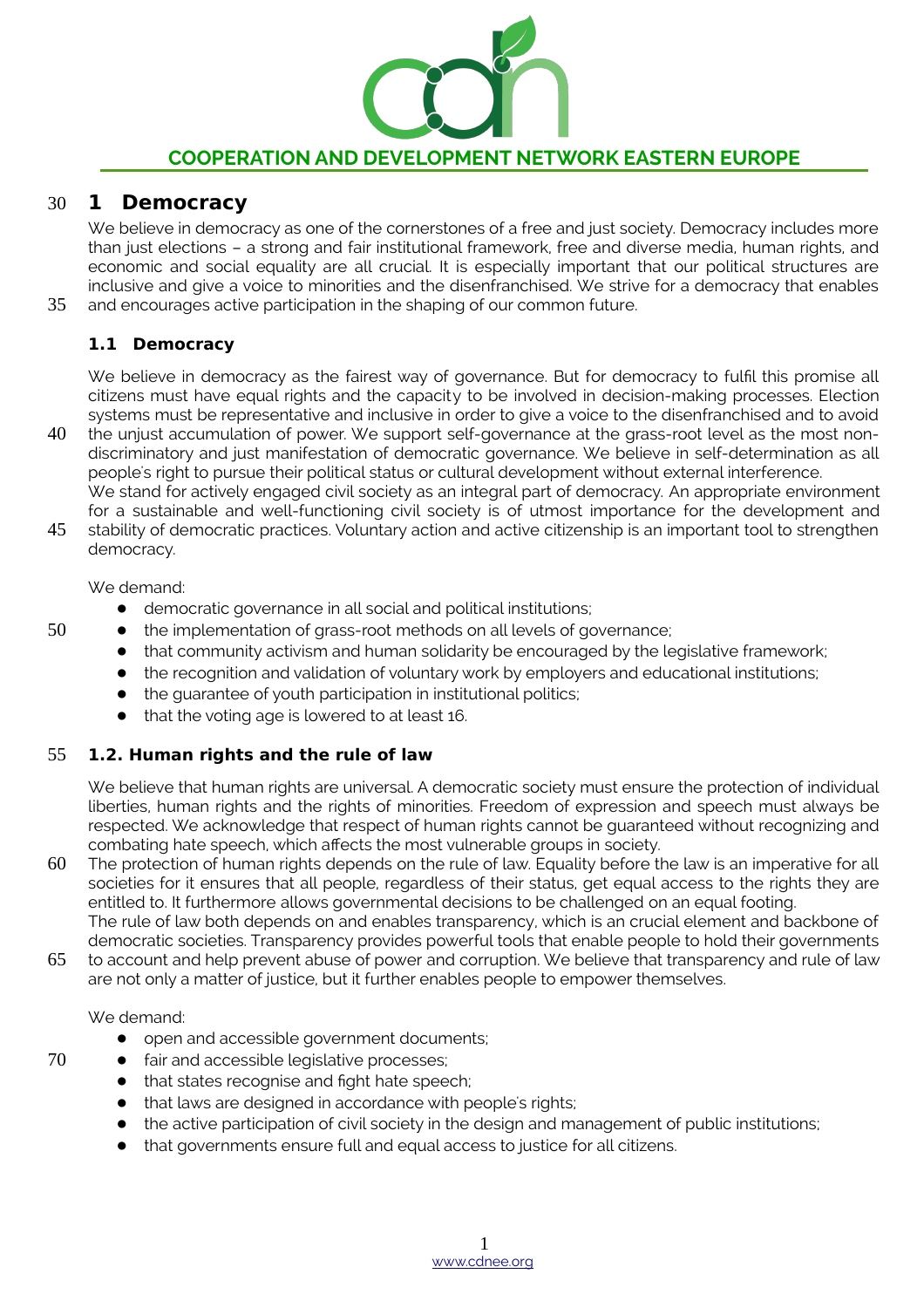

#### **1.3 Media and digital rights** 75

A free, diverse and critical media landscape is crucial to a well-functioning democracy, allowing citizens to express their views, gain information, and engage in political deliberation. We believe that only a media that is not controlled by a few big enterprises can fulfil its role in holding governments accountable. Media must be supported in this task by adequate transparency laws and the protection from government interference and arrest.

The internet has quickly become one of the main public spaces where people gain and exchange information, both among themselves as well as with those who are in positions of government. For the internet to remain a space where society can meet and deliberate, we must ensure that the internet is free from mass surveillance both by government and commercial entities. New online forms of participatory democracy and culture must be explored. We must encourage the formation of free and 80

open online social spaces that are self-governed and inclusive. 85

We demand:

- an end to censorship and threats to free media both online and offline;
- a media law that ensures that media is not controlled by the economic elite advancing their own interests;
- an end to the detention and imprisonment of journalists;
- the protection of journalists' sources and whistleblowers;
- an end to invasions of privacy online both by governments and by companies;
- support for alternative online communities that function according to principles of selfgovernance and inclusion.

### **1.4. Solidarity against nationalism**

An inclusive society and long term sustainable prosperity can only be achieved with a defeat of exclusionary ideologies such as right-wing nationalism and populism. When the populist narrative is applied to social policy, economics or politics it leads to economic instability, social unrest, conflicts and warfare. Nationalist and xenophobic political agendas further weaken the disenfranchised and strengthen the powerful. Nationalism is often bound up in racism and bigotry, organising against which is a key part of Green politics. 100

We believe solidarity to be a foundation on which all progress is built. We stand for cooperation and mutual collaboration as solutions to the split societies that exclusionary ideologies create. 105

We demand:

- the rejection of politics of division and politics that seek to use nationalistic or any other kind of exclusionary rhetoric at the expense of minorities;
- not to provide a public arena for rhetoric and policies that aim at inciting hatred;
	- an end to the discrimination of groups that do not conform to national customs shared by the majority.

110

90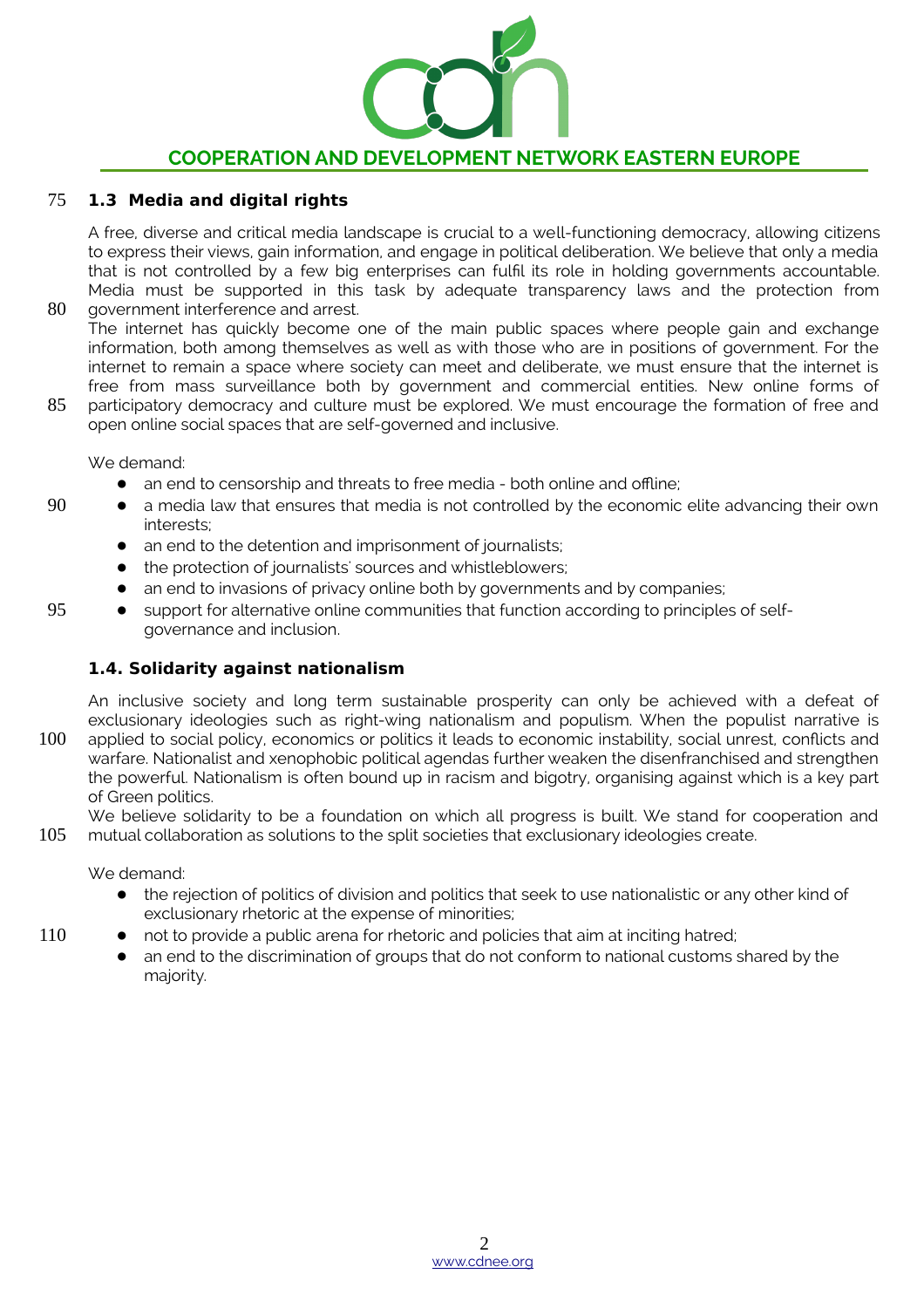

# **2 Social rights**

We believe that social rights are essential for all people to be autonomous members of their societies. Social rights should be considered fundamental and be provided by all governments. Social rights include equal access to quality education and healthcare, right to housing and employment. It is crucial to have strong implementation of social rights to have an inclusive, equal and just society in peace. 115

# **2.1 Gender**

Gender equality is fundamental to a just society. Long-standing patriarchal traditions have resulted in the oppressive, exploitative and discriminatory treatment of non-males, effectively relegating them to second class status. Sustained action, guided by a strong feminist perspective, is needed to overcome this problem. Gender equality is the necessary foundation for a peaceful, prosperous and sustainable world. 120

#### We demand: 125

- equal access to the labour market, opportunities and fair pay for people of all genders; the gender pay gap must be eliminated;
- better policies against gender-based violence with determined combating of discrimination and hate crime against LGBTI+ people and a legal recognition of all sexual and gender orientations;
- that governments ensure equal access to social rights for people of all genders;
	- LGBTI+ people should have equal rights with regard to marriage, adoption and parenting, workrelated benefits, pension rights and immigration and asylum.
	- that sex work is legalised -- or at the minimum decriminalised -- to protect the human, health and labour rights of sex workers;

## 135

140

145

130

# **2.2 Social security**

We believe that one of the strongest cohesive forces in any society is social solidarity expressed in practice through state guaranteed social security. Social security is an important means for achieving prosperity for all, equality and meaningful lives. A welfare state should enable all inhabitants to lead dignified lives. In order to achieve this social security should not only ensure survival but enable people to actively participate in the cultural and social life of their communities.

We demand:

- affordable, accessible and adequate healthcare guaranteed by the state;
- affordable, accessible and adequate housing guaranteed by the state with a special emphasis on the housing needs of young people;
	- the right to an income which covers physical and social needs and which does not depend on employment;
	- that all citizens have full and equal opportunities for personal and social development.

#### **2.3 Youth** 150

As an organisation of young people, we recognise the key role of youth in society. Youth is not only the future of society but its present too. Often, they are not seen as an active and equal actor in the political, social, cultural, and economic spheres and are excluded from decision-making processes or treated as mere tokens. We support youth rights in every aspect of social and political life and strive for making

youth's voice heard. We believe that active citizenship should be encouraged among youth and, as a minimum, youth rights should be proactively defended in order to strengthen their position in society. Education is one of the most important means enabling youth to stand up for their rights and fully contribute to democracy. We believe the current educational system must be fundamentally reformed enabling the direct and equal participation of students in the learning process. Education is for progress, 155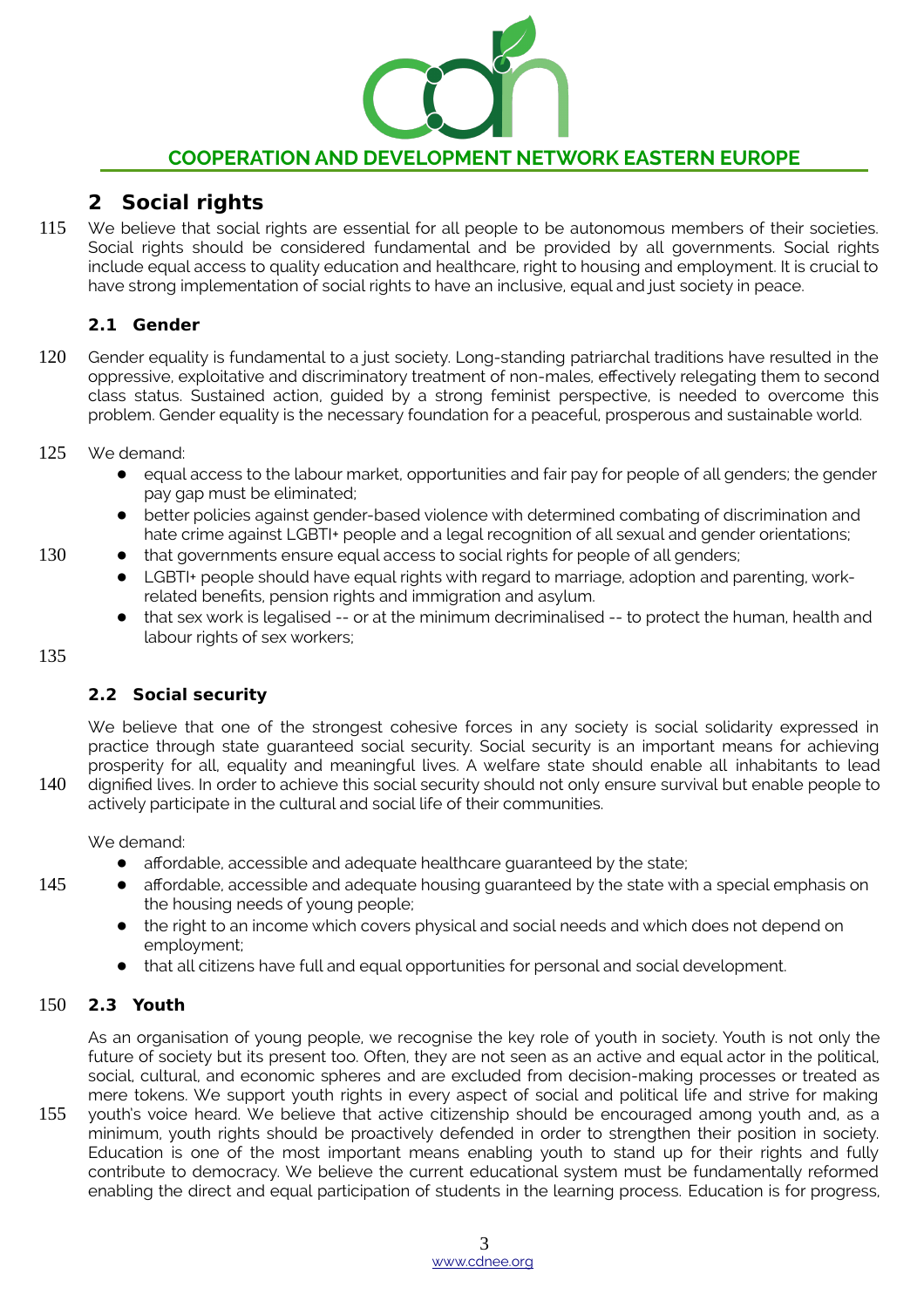

sustainability, diversity, and prosperity. We highlight the value and importance of non-formal education as an inclusive alternative to current institutional forms of education and as a major provider of skills to foster participation in democracy. 160

We demand:

165

170

- free, accessible, and adequate education for all;
- accessible legal means for youth to insist on their rights;
	- youth centres in every community;
- independent funds for youth projects by youth;
- learning processes that are adjusted to individual learners' needs, competences and interests;
- support for and recognition of non-institutional and alternative forms of education.

#### **2.4 Inclusion**

As a Green organisation encompassing a geographically and ethnically diverse region, cultural rights and non-discrimination is a vital part of our worldview. Cultural diversity is of fundamental value to us. Protection of diversity fosters inclusion and equal participation of every person in state affairs, public and everyday life, and guarantees that each individual has equal opportunities for personal and social fulfilment. Inclusion and openness help create a more welcoming society, where a variety of ideas, efforts and perspectives may thrive. 175

We believe that every community has the right to use their own language and to preserve their traditions as long as they do not violate the rights of others. Therefore we stand for social sensitivity, for peaceful co-existence, and for the preservation of cultural heritage, traditions, and local languages. We condemn

any discrimination based on race, ethnicity, gender, sexual-orientation, belief, self-identity et cetera. 180

We demand:

- state guarantees for the protection of cultural heritage for all ethnic and cultural groups;
- that discrimination based on race, ethnicity, gender, sexual-orientation, belief, self-identity etc. is made illegal;
	- state guarantees for the usage of minority languages in areas where accepting them as official languages is reasonable;
- that states do not impose any defining characteristics, such as exclusionary cultural norms, as the ones to be followed by citizens.

190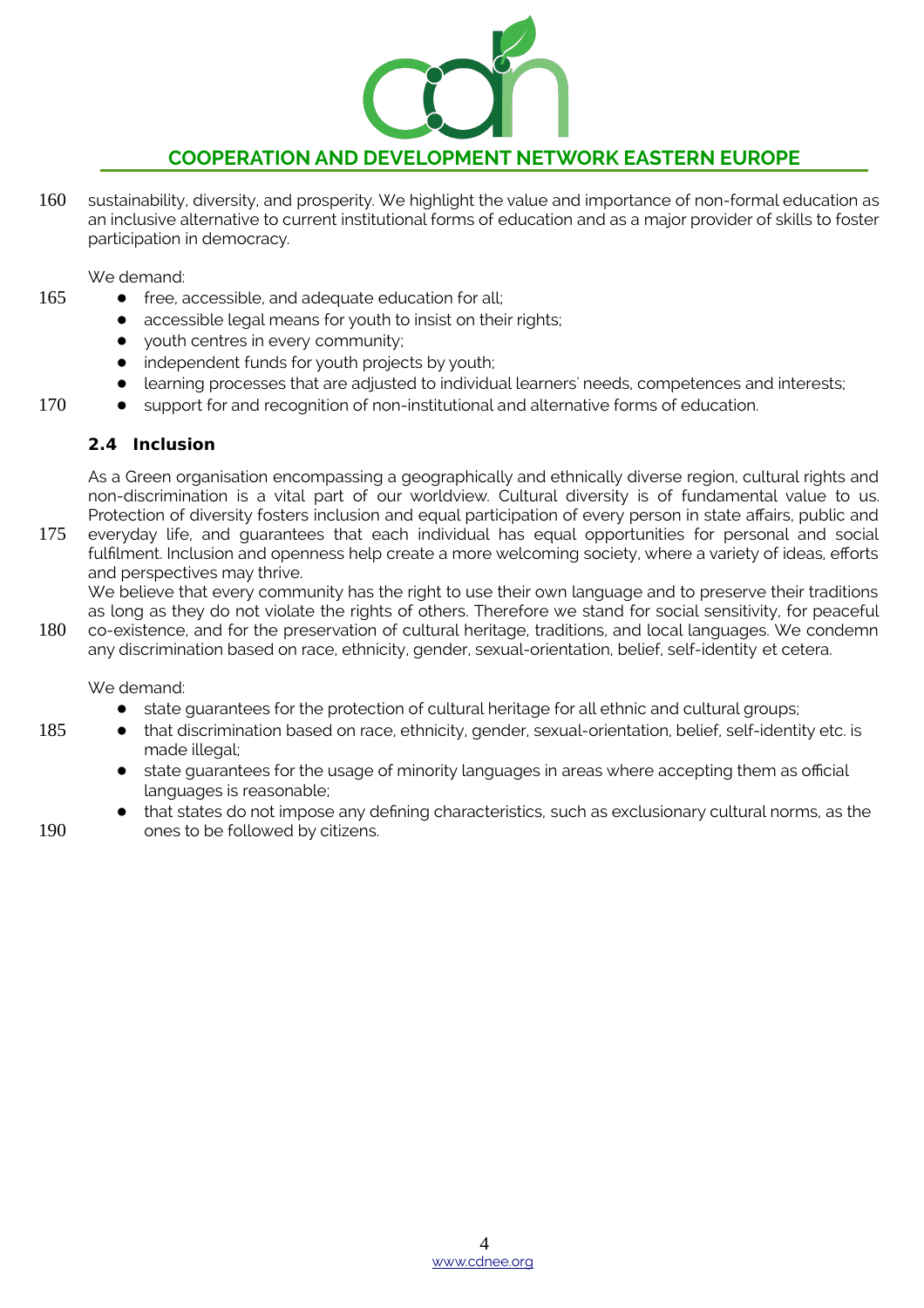

# **3 Environmental justice**

- We as Young Greens take ecology and environmental justice as guiding principles in our worldview and political ideology. Out of all species on earth, human beings are the only ones drastically using and subduing nature to suit their own needs. Pollution, the altering of habitats, extinction of species, climate change et cetera affect all living organisms. A healthy environment and stable ecosystems are a prerequisite for a healthy society. At this moment many are living beyond the capacities of this planet and have little awareness of the repercussions thereof. We need to start acting responsibly and humbly, building a society on the principles of sustainability and respect of nature's capacities, limiting our own harmful impact. 195 200
- 

#### **3.1 Climate change**

Decisive action to counteract climate change should be taken immediately. The global scientific consensus has laid out very clear warnings that this is non-negotiable. As an issue that will have irreversible and tragic effects on all of humankind, this is something we understand as urgent and a

priority. To properly fight the acceleration of climate change, climate action should be taken at all levels, from the personal to the global. 205

We demand:

- that aggressive climate change adaptation and mitigation policies are implemented at every state or regional level;
	- that the biggest polluters both companies and countries are held accountable for their contribution to climate change and care for its victims;
	- that all states create comprehensive plans to transition to 100% renewable energy that is produced and controlled locally and affordable to everyone;
- that no plans for new fossil fuel extraction or burning are made or approved and divestment from fossil fuel is encouraged;
	- that global climate policy (i.e. UNFCCC) is not a vehicle for corporate interest and instead puts the needs of all citizens first.

### **3.2 Environmental preservation and biodiversity**

- We recognize that the planet does not serve just humankind but all living beings, including plants and animals. We believe that the protection of natural resources and the earth itself is crucial. Animals and plants play a crucial role in our ecosystem – other living beings and their preservation should be considered an important part of all decision making. Energy should be produced sustainably and not do irreversible damage to the planet. 220
- 225

230

210

215

We demand:

- that all policies' effects on the planet are considered and that harmful extraction techniques (e.g. fracking) are banned;
- that authorities stop deforestation and support the growth of new forests and trees;
- that animals be given legal rights that go beyond their utility for humankind;
	- more education on endangered plants and animals and the crucial role plants and animals play in our ecosystem;
	- that the use of agricultural land for fuel is forbidden and that research into recovering fuels from waste is promoted.

#### **3.3 Water and food** 235

Water and food security has to be one of the primary concerns and aims of society. They are basic for the survival of every human being. Access to clean water resources and quality food should be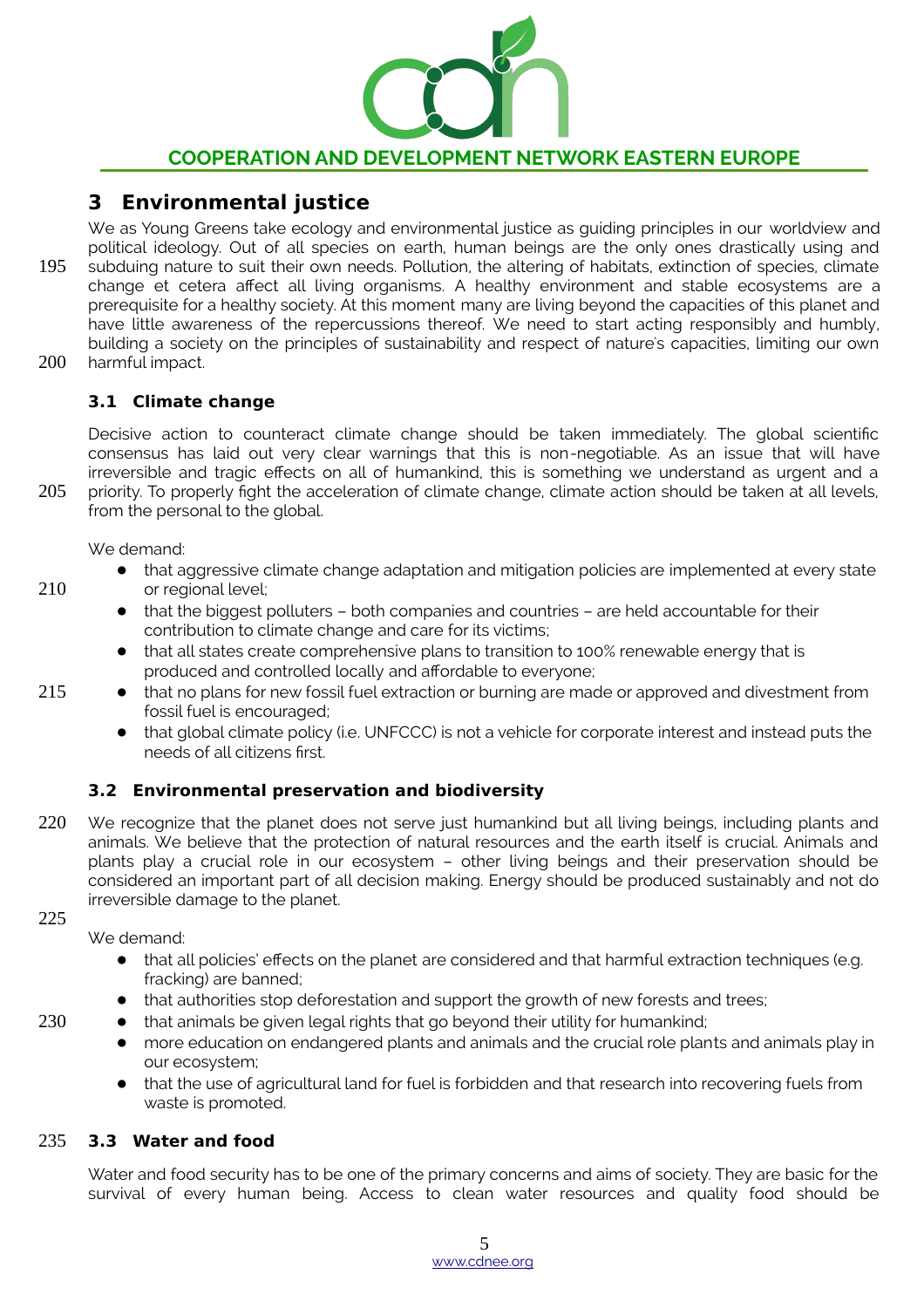

unconditionally guaranteed as an intrinsic right for all living beings. Consumers should be incentivised to change their habits, prioritising a low carbon diet by consuming local and organic food. We oppose Genetically Modified Organisms (GMO) in food and farming and any monopolisation in food production and seed. Food production should be done with great care for their impact on human health, the environment and other living beings and based on principles of sustainability. 240

We demand:

- clean and potable water for every household; the privatisation of water sources should be forbidden;
	- that water and food are of secure and sustainable based on the latest scientific knowledge and social values;
	- an access to adequate, easy to understand information about the production, origin, content and health-effects of the food products we consume;
	- a ban on the use of additives and other substances that harm living organisms, soil and water;
	- a regulation of the monopolies in food production and water provision.

#### **3.4 Urban ecosystems**

Urban areas are the most quickly developing human settlements in the world. A majority of the population now lives there, making cities a crucial part of our societies. Cities have high demands for goods (e.g. food, water and energy) which they are not fully able to satisfy themselves, and which are imported from other areas. As big concentrations of people and human activity, cities produce and are subject to high pollution and lower standards of living than in rural areas. Cities should not continue to function in a way that is harmful to their inhabitants and the rest of the planet and its people. 255

260

265

245

250

We demand:

- that measures of precaution are taken to ensure that the Air Quality Index (AQI) in inhabited areas stays below 100;
- that public transportation is a reliable, fast and cheap option of transport for all citizens;
- that urban areas are transformed to encompass green zones and prioritise cycling and walking to other means of transport;
	- an uncompromising zero-waste policy for all national and local waste management systems, with strong incentives (e.g. high fees for unsorted waste);
	- the promotion of waste prevention and re-usage of materials from an early age and to all generations of society, and simple and accessible recycling for everyone.

6 [www.cdnee.org](http://www.cdnee.org/)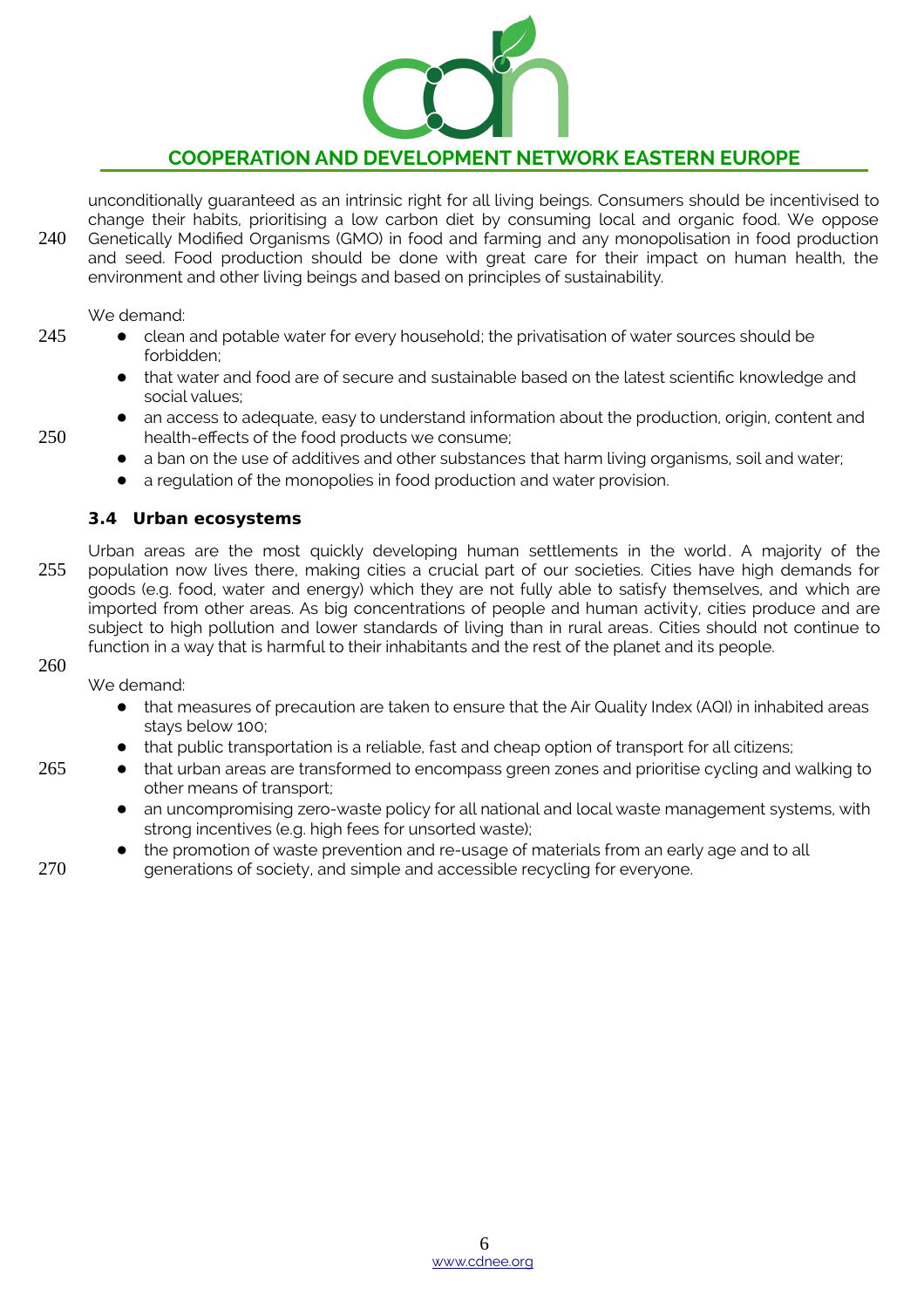

# **4 Economy**

We believe that we urgently need a new form of organising our economy. Our societies should orient themselves away from consumerism and the accumulation of wealth and instead provide everyone with

- the opportunities needed to live a fulfilled life. The current economic model has had serious negative consequences for people and the environment. Firstly, the unequal distribution of wealth directly affects countless lives and entrenches power imbalances. Secondly, the use of natural resources to produce more and more material goods endangers the environment and affects especially the lives of the marginalised and future generations. 275
- We believe that the answer can only be a community-based approach based on cooperation and sustainability where meeting everyone's fundamental needs – including our desires for sociality and creativity – take centre stage. 280

# **4.1 Labour**

Work constitutes a large part of most people's lives and livelihoods are often directly linked to income generated by labour. Therefore, fair and just labour rights are crucial aspects of personal well-being and functioning democracies. The right not to be exploited in the workplace is fundamental for a healthy society. Women, youth and minorities are still the most vulnerable to exploitation in their work - there should be stronger protection for these groups. Today's economic model has seen a rise in jobs which offer unsatisfactory working conditions such as low wages, unstable hours, tasks that are not mentally stimulating, and precarious contracts. These developments are detrimental to society as a whole. Our economy and concept of work should focus on providing jobs that give enable for material and mental well-being. 285 290

We demand:

- equal labour rights for all people, regardless of their gender, race, sexual orientation, disability, or nationality;
	- abolishment of unpaid internships:
	- a living wage, or income that is enough to sustain your basic needs;
	- abolishment of contracts that do not quarantee a set number of hours;
	- protection of labour unions and collective bargaining;
	- that the highest salary in a company be no more than 6 times the lowest salary.

### **4.2 Trade**

As one of the key drivers of globalization, trade is a crucial aspect of our societies and current economic model. This has resulted in the proliferation of economic inequality and instability, rather than creating an economy that benefits everyone. This has been driven by reckless self-interested behaviour by multinationals and the financial sector and aggressive trade policies that are created in the interest of corporations, not the wider society. This gives unequal power to business interests, leading countries to a democratic deficit. Trade is important and can benefit humanity greatly, but it must be undertaken in the spirit of fair cooperation and respect for the environment. 305

#### 310

315

295

300

We demand:

- that undemocratic trade deals that favour corporate over citizens' interests are replaced with fair trade deals where partners benefit equally;
- that all trade agreements are put under serious scrutiny: negotiations must be transparent and review from citizens groups and civil society should play a crucial role;
- that trade relationships between Eastern Europe and the EU and other major partners are truly beneficial to all parties.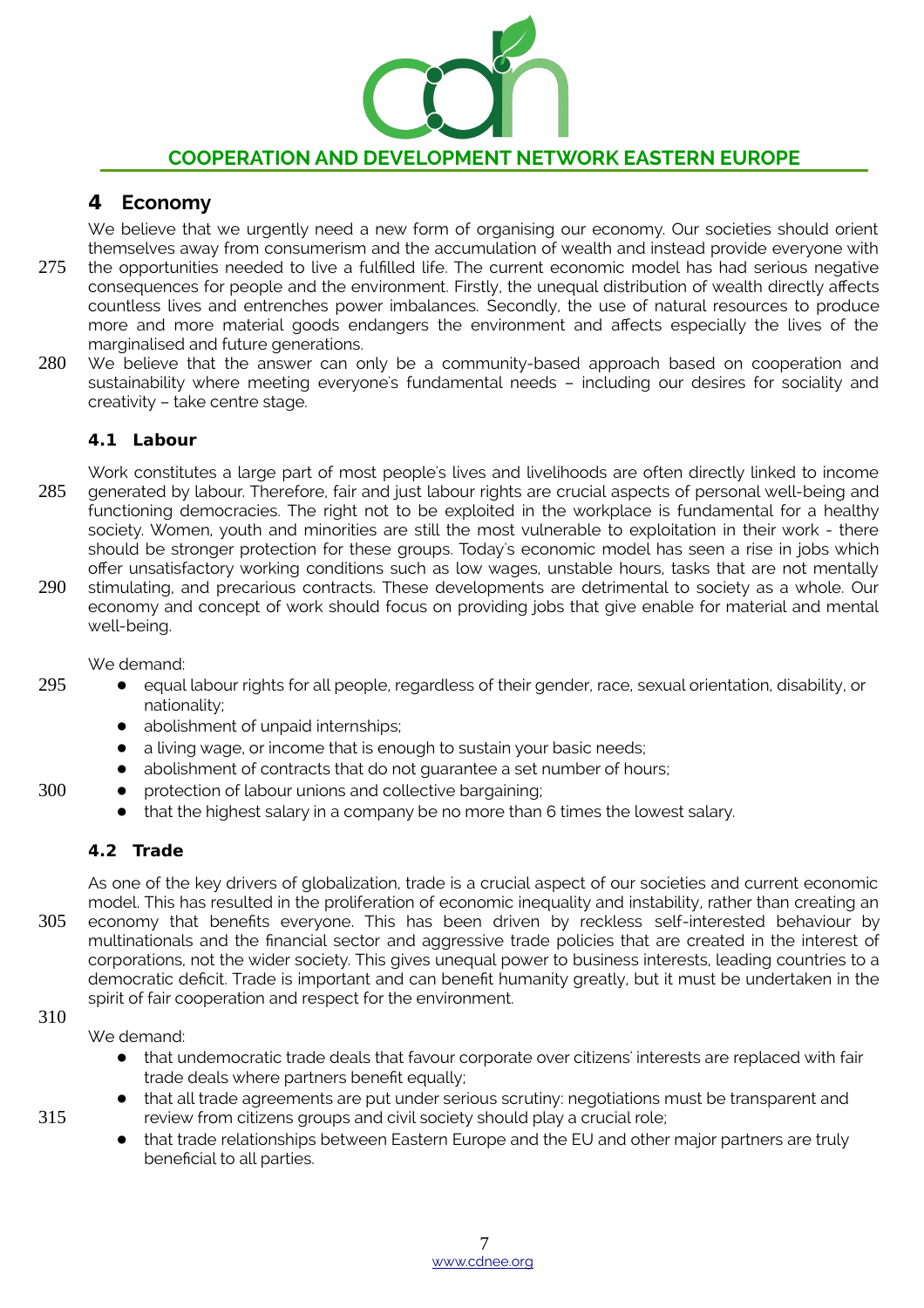

#### **4.3 Alternative economic organisation**

- We envision a system of economic organisation that is based on collective stewardship of our natural resources and collective control of the means of production. Communities need to be in control of the production facilities and decide themselves what their needs are and how they can be best fulfilled. We need to put an end to the privatisation and commodification of our common goods: our environment, our cultural heritage and the knowledge produced by the sciences. 320
- Work must allow people to contribute to our common good and realise their capacities. Less stress should be put on the production of material goods and more on collaboration, the provision of social goods, and the development of the arts and sciences. This new economy needs to be sustainable in all aspects and always include the needs of future generations and of our environment in its thinking. 325

We demand:

- a reform of intellectual property rights law;
- progressive taxation and prosecution of tax avoidance;
- transparent and participatory budgets controlled by citizens;
- a stop to the privatisation of common goods;
- a re-democratisation of privatised public and common goods;
- support for the establishment of cooperatives. 335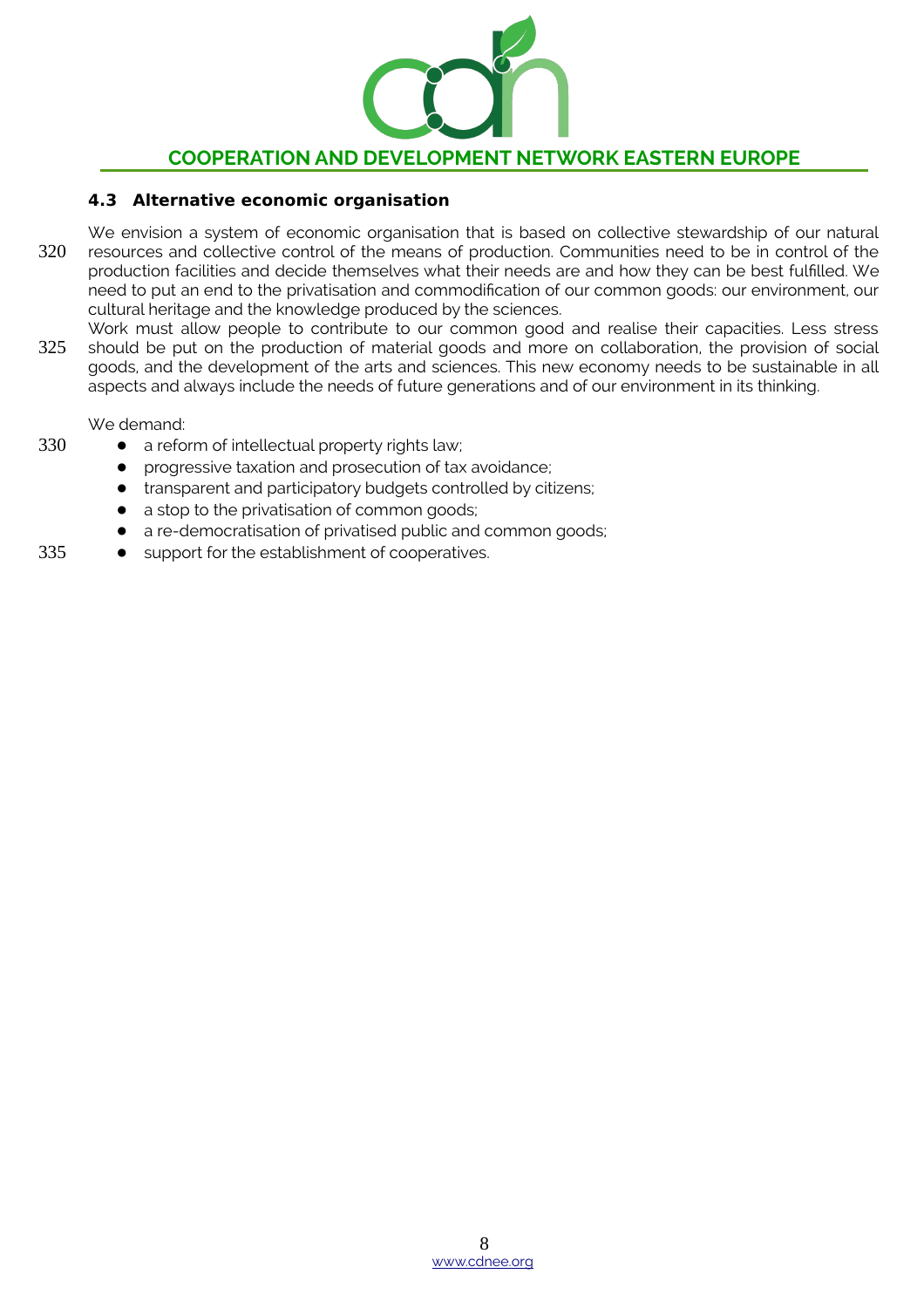

# **5 Global Affairs**

We strongly believe that the social change we envision can only be achieved through cooperation at the global level aimed at reaching sustainable solutions. We support international organisations, unions and agreements that work towards peaceful solutions to armed conflict and foster cooperation on climate issues, fair international trade and humanitarian support. We call for the economically more developed nations of the north to assume the responsibility for their historical behaviour and act to lower the difference with the majority of countries, which have suffered and still suffer from exploitation. All international relations should be based on non-violence and conflicts should be solved in negotiations based on mutual respect and multilateral communication. A fairer and more equal world, with a more balanced distribution of goods and resources, is better for everyone. 340 345

# **5.1 Peace**

We as Young Greens strongly stand for peaceful means as a core principle and strive to create a world with a culture of nonviolence. War is both the cause and consequence of great human suffering and as

such must be overcome if people are to live fulfilling lives. International cooperation and peaceful facilitation of negotiations should be the primary way of addressing conflict. We condemn all behaviour by public and private stakeholders that aims at profiting from armed conflict, and see it as complicit in the perpetuation of the destruction of societies and the earth. We want to build a strong and sustainable peace by strengthening tolerance, economic equality, environmental protection, respect of human rights and social security in all parts of the world. 350 355

We demand:

- the abolishment of organizations that propagate military actions, except when acting in selfdefence against armed oppressive regimes;
- the pursuit of general and complete disarmament and a stop to arms trade;
	- an international agreement to ensure a complete and definitive ban on nuclear, biological and chemical arms, anti-personnel mines and depleted uranium weapons;
- respect for everyone's right to self-determination, specifically the peaceful separation of countries who desire independence;
- that the international treaties on armed conflict, such as the Geneva Convention, are respected in all armed conflicts and that breaches of these treaties are severely punished. 365

# **5.2 European Union**

We understand Europe as being more than just an accumulation of individual countries. Cultural, economic, historical and political reasons make Europe an interdependent and transnational community.

The European Union should be a mutual and crucial project to enhance the cooperation among the countries of the continent. The European Union must be a community based on mutual respect, transparency, and prosperity. We see the future of Eastern European countries as being part of this community, however, not at the expense of becoming a source of underpaid labour or a market for otherwise unwanted products. 370

## 375

360

We demand:

- that the EU guarantees equal treatment and rights of Eastern European citizens coming to work within the EU in law as well as in practice;
- that Eastern European countries are treated as equal partners within and outside of the EU;
- the democratisation of the EU's institutions direct elections for the Commission, real decision making power for the Parliament;
- that accession negotiations are transparent and in the best interest of all people and that information regarding accession criteria and progress are publicly available;
- that every country willing to join the EU asks their own citizens in a referendum prior to concluding